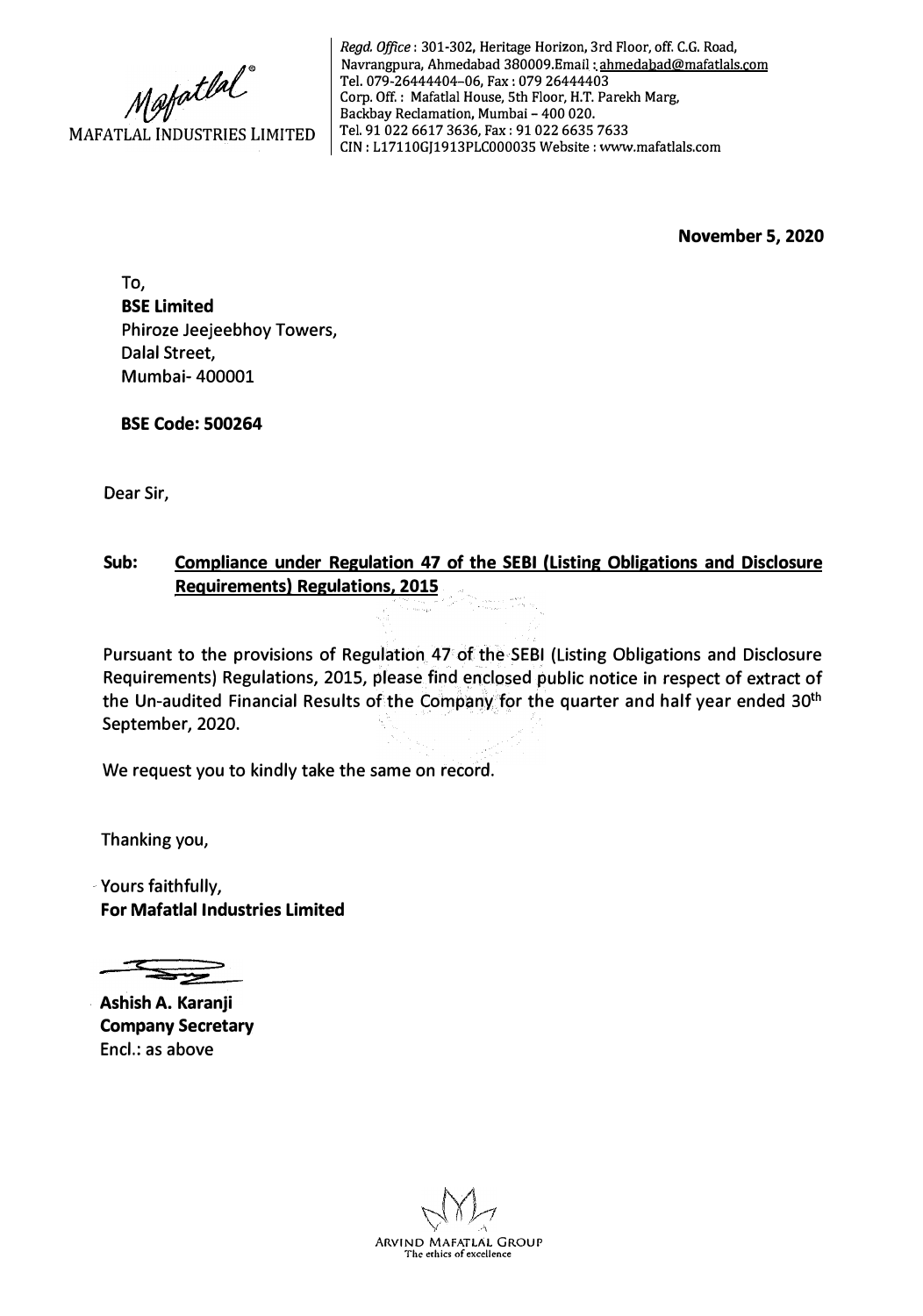THURSDAY, NOVEMBER 5, 2020

# *1,/J/J.*  ,�-

**FINANCIAL EXPRESS** 

## **MAFATLAL INDUSTRIES LIMIT**

Regd. Office: 301-302, Heritage Horizon, 3rd Floor, Off C.G. Road, Navrangpura, Ahmadabad - 380 009 Tel: 079-26444404-06; Fax: 079-26444403 Email: ahmedabad@mafatlals.com: Website: www.mafatlals.com Corporate Identification No.: L 17110GJ 1913PLC000035

**EXTRACT OF STATEMENT OF STANDALONE AND CONSOLIDATED UNAUDITED FINANCIAL RESULTS FOR THE QUARTER AND SIX MONTHS ENDED 30th SEPTEMBER, 2020 �lnlakhs)** 

|            |                                                        | <b>Standalone</b>                      |                    |                    |                                                               |                    |                                     |                                  | <b>Consolidated</b>                                                                                                         |            |                                |             |                                     |  |  |
|------------|--------------------------------------------------------|----------------------------------------|--------------------|--------------------|---------------------------------------------------------------|--------------------|-------------------------------------|----------------------------------|-----------------------------------------------------------------------------------------------------------------------------|------------|--------------------------------|-------------|-------------------------------------|--|--|
| Sr.<br>No. | <b>PARTICULARS</b>                                     | For the three months<br>ended on       |                    |                    | For the six<br>months ended on                                |                    | For the year<br>ended on            | For the three months<br>ended on |                                                                                                                             |            | For the six<br>months ended on |             | For the year<br>ended on            |  |  |
|            |                                                        | 30th Sept.<br>2020<br><b>Unaudited</b> | 30th June,<br>2020 | 30th Sept,<br>2019 | 30th Sept,<br>2020<br>Unaudited Unaudited Unaudited Unaudited | 30th Sept.<br>2019 | 31st Mar.<br>2020<br><b>Audited</b> | 2020                             | 30th Sept, 30th June, 30th Sept, 30th Sept, 30th Sept,<br>2020<br>Unaudited   Unaudited   Unaudited   Unaudited   Unaudited | 2019       | 2020                           | 2019        | 31st Mar,<br>2020<br><b>Audited</b> |  |  |
|            | <b>Total Income from Operations</b>                    | 17,287.35                              | 4.913.27           | 29.161.46          | 22,200.62                                                     | 56,767.67          | 106,212.31                          | 17,293.17                        | 4,919.09                                                                                                                    | 29,165.84  | 22,212.26                      | 56,777.79   | 106,230.32                          |  |  |
|            | Net Profit / (Loss) for the period (before Tax,        |                                        |                    |                    |                                                               |                    |                                     |                                  |                                                                                                                             |            |                                |             |                                     |  |  |
|            | Exceptional and/or Extraordinary items)                | (1,903.50)                             | (1,939.79)         | (218.92)           | (3,843.29)                                                    | (807.97)           | 123.25                              | (1,909.00)                       | (1,939.79)                                                                                                                  | (218.92)   | (3,848.79)                     | (807.97)    | 123.25                              |  |  |
|            | Net Profit / (Loss) for the period before tax          |                                        |                    |                    |                                                               |                    |                                     |                                  |                                                                                                                             |            |                                |             |                                     |  |  |
|            | (after Exceptional and / or Extraordinary items)       | (1,903.50)                             | (3,758.90)         | (975.27)           | (5,662.40)                                                    | (1,495.50)         | (1,335.93)                          | (1,909.00)                       | (3,758.90)                                                                                                                  |            | $(975.27)$ $(5,667.90)$        | (1,495.50)  | (1,335.93)                          |  |  |
|            | Net Profit / (Loss) for the period after tax           |                                        |                    |                    |                                                               |                    |                                     |                                  |                                                                                                                             |            |                                |             |                                     |  |  |
|            | (after Exceptional and/or Extraordinary items)         | (1,903.50)                             | (3,758.90)         | (975.27)           | (5,662.40)                                                    | (1,495.50)         | (1,370.80)                          | (1,909.00)                       | (3,758.90)                                                                                                                  |            | $(975.27)$ (5,667.90)          | (1,495.50)  | (1,370.80)                          |  |  |
|            | Total Comprehensive Income for the period [Comprising] |                                        |                    |                    |                                                               |                    |                                     |                                  |                                                                                                                             |            |                                |             |                                     |  |  |
|            | Profit / (Loss) for the period (after tax) and Other   |                                        |                    |                    |                                                               |                    |                                     |                                  |                                                                                                                             |            |                                |             |                                     |  |  |
|            | Comprehensive Income (after tax)]                      | 13.116.80                              | 544.89             | (2,357.76)         | 13,661.69                                                     | (10, 373.49)       | (22.266.40)                         | 13,111.30                        | 544.89                                                                                                                      | (2,357.76) | 13,656.19                      | (10.373.49) | (22, 266.40)                        |  |  |
|            | <b>Equity Share Capital</b>                            | 1.391.28                               | 1.391.28           | 1.391.28           | 1.391.28                                                      | 1.391.28           | 1.391.28                            | 1.391.28                         | 1.391.28                                                                                                                    | 1.391.28   | 1.391.28                       | 1.391.28    | 1,391.28                            |  |  |
|            | Reserves (excluding Revaluation Reserve)               |                                        |                    |                    |                                                               |                    | 27,064.67                           |                                  |                                                                                                                             |            |                                |             | 27,071.60                           |  |  |
| 8 ا        | (Loss) / earnings per share                            |                                        |                    |                    |                                                               |                    |                                     |                                  |                                                                                                                             |            |                                |             |                                     |  |  |
|            | (face value of Rs. 10/- per share) (not annualized)    |                                        |                    |                    |                                                               |                    |                                     |                                  |                                                                                                                             |            |                                |             |                                     |  |  |
|            | <b>Basic and Diluted</b>                               | (13.68)                                | (27.02)            | (7.01)             | (40.70)                                                       | (10.75)            | (9.85)                              | (13.72)                          | (27.02)                                                                                                                     | (7.01)     | (40.74)                        | (10.75)     | (9.85)                              |  |  |

#### **Notes:**

The said results have been reviewed by the Audit Committee and approved by the Board of Directors of the Company at its meeting held on 4th November, 2020.

The above is an extract of the detailed format of the Financial Results for the quarter and six months ended 30th September, 2020 filed with the Bombay Stock Exchange under Regulation 33 of the SEBI (Listing Obligations and Disclosure Requirements) Regulations, 2015. The full format of the said Financial Results are available on the website of the Company at 'www.mafattals.com' and also available on the website of Stock Exchange at 'www.bseindia.com'.

Dated: 4<sup>th</sup> November, 2020

**Place: Mumbai CHAIRMAN CHAIRMAN CHAIRMAN CHAIRMAN CHAIRMAN CHAIRMAN CHAIRMAN CHAIRMAN CHAIRMAN CHAIRMAN CHAIRMAN**<br>Dated: 4<sup>th</sup> November, 2020 **CHAIRMAN CHAIRMAN CHAIRMAN The ethics of excellence** For Mafatlal Industrie<br>
ARVIND MAFATLAL GROUP<br>
The ethics of excellence<br>
DIN:-<br>
Ahmedabad<br>
Ahmedabad<br>
Ahmedabad

By Order of the Board<br>For Mafatlal Industries Limited<br>H.A.MAFATLAL For **Mafatlal Industries Limited**  H. A.MAFATLAL